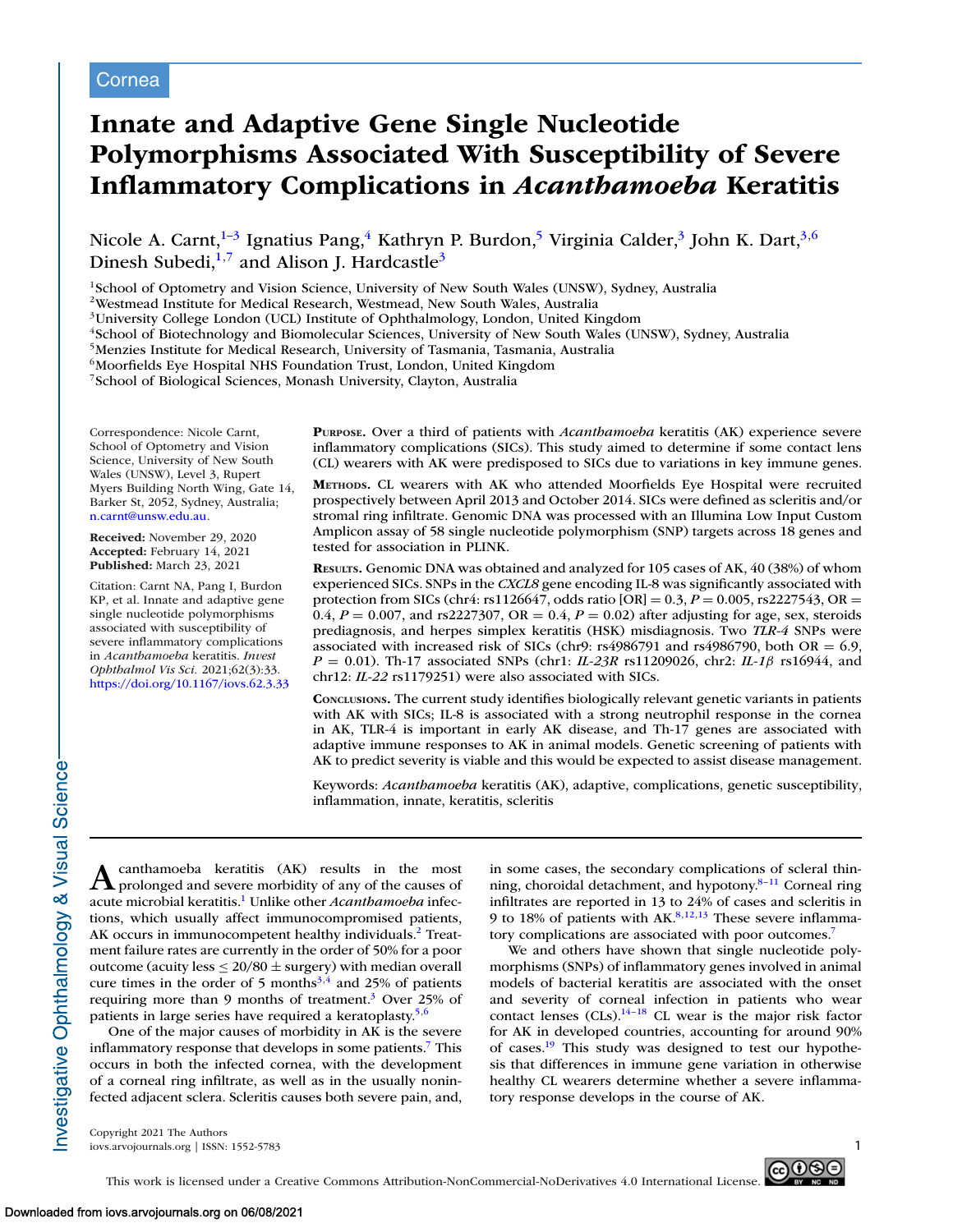<span id="page-1-0"></span>**TABLE 1.** Distribution of Sample, Presenting History, and Clinical Features of Patients With and Without Severe Inflammatory Complications

|                                                                   | <b>SICs</b>     | Non-SICs        |            |  |
|-------------------------------------------------------------------|-----------------|-----------------|------------|--|
| <b>Characteristics</b>                                            | $N = 40$        | $N = 65$        | P Value    |  |
| Age at diagnosis, mean $y \pm SD$ ( $n = 89$ )                    | $38.3 \pm 17.3$ | $37.9 \pm 16.2$ | 0.906      |  |
| Sex, n $\left(\frac{9}{6}\right)$ $(n = 105)$                     |                 |                 |            |  |
| M                                                                 | 20(50.0)        | 30(46.2)        | 0.841      |  |
| F                                                                 | 20(50.0)        | 35(53.8)        |            |  |
| Topical corticosteroid use prior to AAT $n$ (%) ( $n = 95$ )      |                 |                 |            |  |
| No                                                                | 23(67.6)        | 52 (85.2)       | 0.065      |  |
| Yes                                                               | 11(32.4)        | 9(14.8)         |            |  |
| HSV keratitis treatment prior to AAT ( $n = 95$ )                 |                 |                 |            |  |
| N <sub>o</sub>                                                    | 20(58.8)        | 48(78.7)        | 0.057      |  |
| Yes                                                               | 14(41.2)        | 13(21.3)        |            |  |
| Bacterial keratitis treatment prior to AAT $n$ (%) ( $n = 95$ )   |                 |                 |            |  |
| No.                                                               | 13(38.2)        | 25(41.0)        | 0.830      |  |
| Yes                                                               | 21 (61.8)       | 36(59.0)        |            |  |
| Patients referred to tertiary care $\left(\% \right)$ $(n = 103)$ |                 |                 |            |  |
| No                                                                | 19(47.5)        | 37(58.7)        | 0.313      |  |
| Yes                                                               | 21(52.5)        | 26(41.3)        |            |  |
| Disease stage at presentation <sup>a</sup> (%) ( $n = 84$ )       |                 |                 |            |  |
| $\mathbf{1}$                                                      | 5(18.5)         | 25(43.9)        | ${<}0.001$ |  |
| 2                                                                 | 9(33.3)         | 31 (54.4)       |            |  |
| 3                                                                 | 13(48.1)        | 1(1.8)          |            |  |

AAT = anti-amoebic therapy; HSV = herpes simplex virus.<br><sup>a</sup> Stage 1 corneal epitheliopathy; stage 2, stage 1 + epithelial defect, perineural infiltrate or stromal infiltrate; and stage 3, stage 2 + corneal ring infiltrate.

# **METHODS**

This was a prospective study of patients with CL associated AK classified as either displaying a severe inflammatory complication (SICs) or not (non-SICs).

### **Ethics**

The protocol was approved by the London-Hampstead National Research Ethics Service (Reference 13/LO/0032) and Moorfields Eye Hospital Research Management Committee. The trial was adopted by the UK National Institute for Health Research, Clinical Research Network Portfolio. All participants gave written informed consent and all study procedures conformed to the tenets of the Declaration of Helsinki.

### **Recruitment**

CL wearers who attended Moorfields Eye Hospital for diagnosis and/or ongoing treatment for AK were recruited prospectively between April 2013 and October 2014.

For the diagnosis of AK, one or more of the following criteria was satisfied:

- 1. A positive *Acanthamoeba* culture or histopathologic confirmation of trophozoites or cysts.
- 2. Culture-negative cases that were positively identified as having *Acanthamoeba* cysts on confocal microscopy, together with a typical clinical course and response to anti-amoebic treatment (AAT).
- 3. In the absence of criterion 1 or 2, patients with perineural corneal infiltrates or a typical clinical course with a response to AAT.

Genomic DNA was collected by a self-administered cheek swab (FLOQswabs; Copan Diagnostics, CA, USA) or a saliva kit (DNAGenotek, Ontario, Canada or DNAgard, Biomatricia, CA, USA). Age, sex, and ethnicity was collected via self-report. Clinical data were collected retrospectively from the patients' with AK hospital records using the REDCap database platform (Vanderbilt University, Nashville, TN, USA).

Disease stage at presentation of AK was divided into 3 categories: stage 1, corneal epitheliopathy only; stage 2, presence of one or more of corneal epithelial defects, perineural infiltrates or stromal infiltrates, in addition to stage 1 findings; and stage 3, presence of a corneal stromal ring infiltrate in addition to one or more features of stage 2 disease.<sup>20</sup>

### **Severe Inflammatory Complications**

SICs were defined as documentation of scleritis and/or stromal ring infiltrate in the patients' hospital records in accordance with a previous study.<sup>7</sup>

### **SNP Assay Design**

Much of the understanding of the immune response to *Acanthamoeba* has come from studies in animal models. These studies indicate that innate cells and proteins, such as TLR-4, IL-8, and neutrophils $21,22$  are crucial to mount a response in early AK disease, and that Th17 cells are involved in limiting disease severity.<sup>23</sup> We therefore designed a SNP assay targeting Th-17 pathway genes (*IL17-A*, *IL17-F*, *IL17-R*, *IL-1*β, *TNF*α, *TGF*β, *IFN*γ , *IL-6*, *IL-23R*, *IL-22*, and *IL-27*) and *CXCL8* (encodes for IL-8*)*. We also included Th-1 and Th-2 interleukins genes found associated with bacterial keratitis (*IL-12* and *IL-10*, respectively) and a novel cytokine (*IL-18*). Surface defense proteins defensin 1 and TLR-4 were further targeted, as expression of these proteins are upregulated in the presence of *Acanthamoeba* in both animal models and in vitro. $24$  As a SNP of TNF-related apoptosis-inducing ligand receptor (TRAIL-R1), a negative modulator of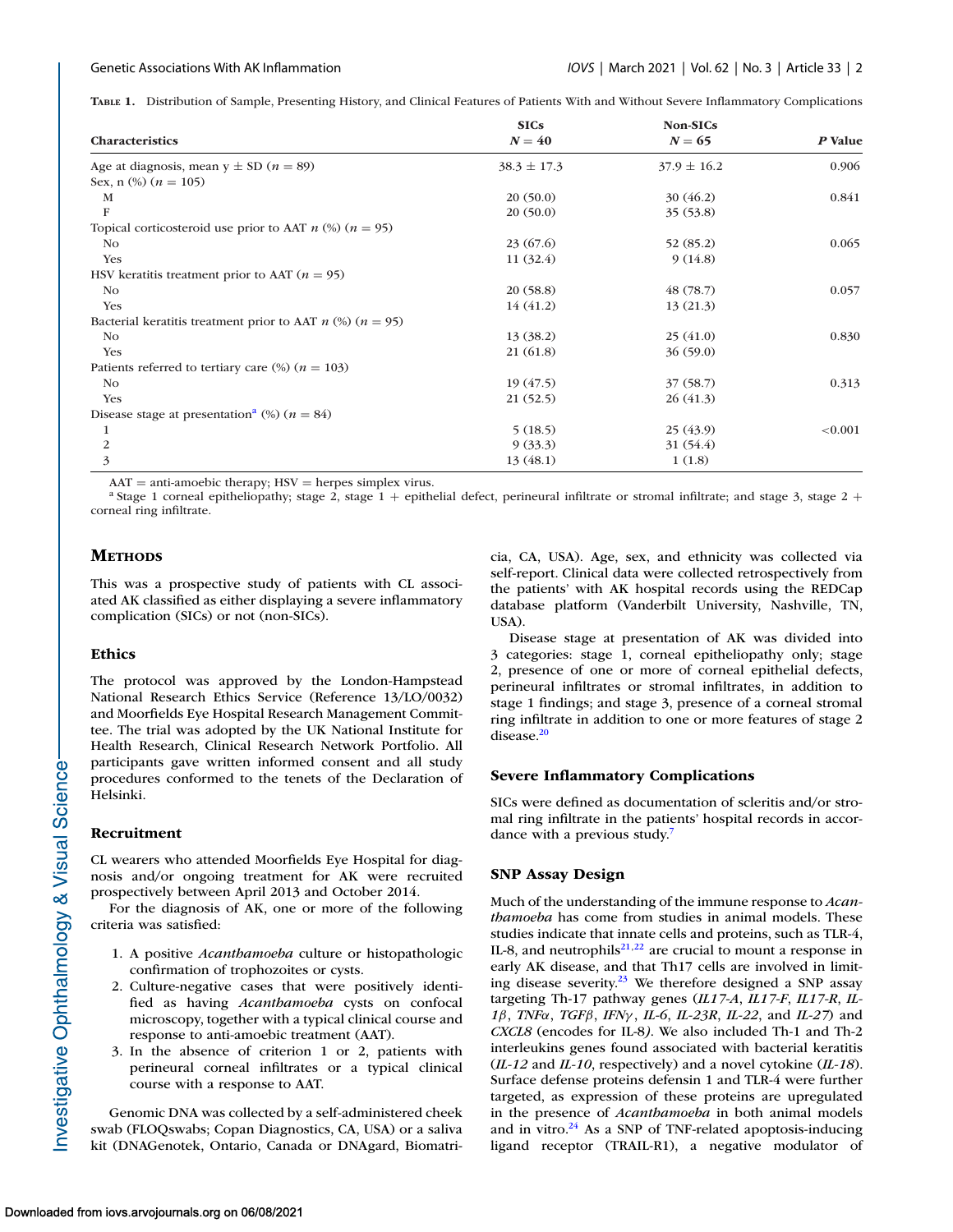<span id="page-2-0"></span>**TABLE 2.** Allelic Frequencies of Targeted SNPs and Association Analysis in Patients With AK With Severe Inflammatory Complications (SICs) Compared to Those Without

|                                                |                      | Chromosome: Base Pair | <b>Alleles</b><br>A2/A1 | MAF(A1)    |         | SICs vs. Non SICs<br>Adjusted <sup>a</sup> |         |
|------------------------------------------------|----------------------|-----------------------|-------------------------|------------|---------|--------------------------------------------|---------|
| Gene/Protein                                   | <b>SNP Reference</b> | (hg38 Assembly)       |                         | <b>SIC</b> | Non-SIC | OR                                         | P Value |
| IL10/IL-10                                     | rs1800872            | 1:206773062           | G/T                     | 0.175      | 0.285   | 0.595                                      | 0.192   |
|                                                | rs1800871            | 1:206773289           | G/A                     | 0.175      | 0.292   | 0.569                                      | 0.160   |
|                                                | rs1800896            | 1:206773552           | T/C                     | 0.375      | 0.385   | 0.909                                      | 0.784   |
|                                                | rs1800890            | 1:206776020           | A/T                     | 0.288      | 0.300   | 0.836                                      | 0.643   |
| $IL23R/L-23R$                                  | rs1884444            | 1:67168129            | G/T                     | 0.075      | 0.077   | 0.983                                      | 0.970   |
|                                                | rs7517847            | 1:67215986            | T/G                     | 0.450      | 0.346   | 2.035                                      | 0.073   |
|                                                | rs2201841            | 1:67228519            | A/G                     | 0.263      | 0.323   | 0.884                                      | 0.742   |
|                                                | rs11209026           | 1:67240275            | G/A                     | 0.113      | 0.031   | 6.294                                      | 0.015   |
|                                                | rs11465817           | 1:67255414            | C/A                     | 0.238      | 0.308   | 0.858                                      | 0.681   |
|                                                | rs10889677           | 1:67259437            | C/A                     | 0.288      | 0.323   | 0.884                                      | 0.742   |
| $IL1B/IL-1\beta$                               | rs1143634            | 2:112832813           | G/A                     | 0.250      | 0.208   | 1.045                                      | 0.923   |
|                                                | rs16944              | 2:112837290           | G/A                     | 0.275      | 0.362   | 0.438                                      | 0.031   |
| CXCL8/IL-8                                     | rs4073               | 4:73740307            | T/A                     | 0.413      | 0.508   | 0.508                                      | 0.0703  |
|                                                | rs2227307            | 4:73740952            | T/G                     | 0.350      | 0.500   | 0.411                                      | 0.019   |
|                                                | rs2227549            | 4:73741020            | A/G                     | 0.038      | 0.038   | 1.160                                      | 0.834   |
|                                                | rs2227306            | 4:73741338            | C/T                     | 0.288      | 0.439   | 0.495                                      | 0.053   |
|                                                | rs2227543            | 4:73742193            | C/T                     | 0.263      | 0.469   | 0.365                                      | 0.007   |
|                                                | rs1126647            | 4:73743328            | A/T                     | 0.250      | 0.462   | 0.336                                      | 0.005   |
| IL12B/IL-12 B                                  | rs3212227            | 5:159315942           | T/G                     | 0.125      | 0.231   | 0.554                                      | 0.200   |
|                                                | rs10045431           | 5:159387525           | C/A                     | 0.300      | 0.339   | 0.775                                      | 0.466   |
|                                                | rs6887695            | 5:159395637           | G/C                     | 0.338      | 0.331   | 0.947                                      | 0.874   |
| $T\!N\!F\alpha/\text{T}\text{N}\text{F}\alpha$ | rs1800629            | 6:31575254            | G/A                     | 0.188      | 0.123   | 1.497                                      | 0.334   |
| IL17A/IL-17A                                   | rs2275913            | 6:52186235            | G/A                     | 0.300      | 0.377   | 0.842                                      | 0.588   |
|                                                | rs3748067            | 6:52190541            | C/T                     | 0.088      | 0.085   | 0.982                                      | 0.975   |
| IL17F/IL-17F                                   | rs763780             | 6:52236941            | T/C                     | 0.050      | 0.031   | 2.330                                      | 0.279   |
|                                                | rs2397084            | 6:52237046            | T/C                     | 0.100      | 0.100   | 0.944                                      | 0.926   |
| IL6/IL-6                                       | rs1800797            | 7:22726602            | G/A                     | 0.313      | 0.369   | 0.750                                      | 0.415   |
|                                                | rs1800796            | 7:22726627            | G/C                     | 0.113      | 0.108   | 1.074                                      | 0.886   |
|                                                | rs1800795            | 7:22727026            | G/C                     | 0.313      | 0.369   | 0.846                                      | 0.629   |
| $DEFB1/DEF\beta1$                              | rs1800972            | 8:6877901             | G/C                     | 0.175      | 0.246   | 0.701                                      | 0.395   |
|                                                | rs1799946            | 8:6877909             | C/T                     | 0.375      | 0.346   | 1.349                                      | 0.437   |
|                                                | rs2702877            | 8:6878545             | C/G                     | 0.275      | 0.269   | 1.020                                      | 0.957   |
|                                                | rs5743409            | 8:6879098             | C/A                     | 0.425      | 0.423   | 0.937                                      | 0.841   |
| TRAIL-R1/TNFRSF10A                             | rs20576              | 8:23200707            | T/G                     | 0.175      | 0.185   | 1.253                                      | 0.605   |
|                                                | rs20575              | 8:23201811            | G/C                     | 0.375      | 0.485   | 0.739                                      | 0.346   |
|                                                | rs6557634            | 8:23202743            | C/T                     | 0.363      | 0.477   | 0.711                                      | 0.284   |
| TLR4/TL-R4                                     | rs10983755           | 9:117702392           | A/G                     | 0.038      | 0.015   | 4.065                                      | 0.282   |
|                                                | rs10759932           | 9:117702866           | T/C                     | 0.163      | 0.162   | 0.785                                      | 0.630   |
|                                                | rs11536879           | 9:117709933           | A/G                     | 0.038      | 0.054   | 0.808                                      | 0.787   |
|                                                | rs1927907            | 9:117710486           | C/T                     | 0.150      | 0.169   | 0.814                                      | 0.674   |
|                                                | rs4986790            | 9:117713024           | A/G                     | 0.100      | 0.031   | 6.915                                      | 0.014   |
|                                                | rs4986791            | 9:117713324           | C/T                     | 0.113      | 0.031   | 6.915                                      | 0.014   |
|                                                | rs11536889           | 9:117715853           | G/C<br>G/C              | 0.163      | 0.162   | 0.780                                      | 0.593   |
|                                                | rs7873784            | 9:117716658           |                         | 0.175      | 0.169   | 1.412                                      | 0.403   |
| IL18/IL-18                                     | rs187238             | 11:112164265          | C/G                     | 0.250      | 0.269   | 0.761                                      | 0.512   |
| $IFN\gamma/IFN\gamma$                          | rs2069718            | 12:68156382           | G/A                     | 0.425      | 0.369   | 1.302                                      | 0.445   |
|                                                | rs1861494            | 12:68157629           | T/C                     | 0.300      | 0.300   | 0.935                                      | 0.826   |
|                                                | rs2430561            | 12:68158742           | T/A                     | 0.463      | 0.462   | 1.109                                      | 0.755   |
| IL22/IL-22                                     | rs1179251            | 12:68251271           | C/G                     | 0.025      | 0.131   | 0.0620                                     | 0.014   |
|                                                | rs2227485            | 12:68253933           | A/G                     | 0.475      | 0.408   | 1.216                                      | 0.567   |
|                                                | rs2227478            | 12:68254842           | A/G                     | 0.400      | 0.292   | 1.996                                      | 0.0665  |
|                                                | rs2227473            | 12:68255258           | C/T                     | 0.113      | 0.131   | 1.243                                      | 0.666   |
|                                                | rs2227472            | 12:68255353           | C/T                     | 0.463      | 0.415   | 1.174                                      | 0.634   |
| IL27/IL-27                                     | rs4788084            | 16:28528527           | C/T                     | 0.375      | 0.323   | 1.294                                      | 0.423   |
| $TGFB1/TGF\beta$                               | rs1800471            | 19:41352971           | C/G                     | 0.063      | 0.085   | 0.530                                      | 0.353   |
|                                                | rs1800469            | 19:41354391           | G/A                     | 0.313      | 0.277   | 1.178                                      | 0.666   |
| IL17RA/IL-17RA                                 | rs4819554            | 22:17084145           | A/G                     | 0.238      | 0.192   | 1.428                                      | 0.387   |
|                                                | rs2229151            | 22:17108407           | G/A                     | 0.025      | 0.023   | 1.288                                      | 0.758   |

Statistically significant differences in bold typeface. MAF = minor allele frequency.

<sup>a</sup> SICS versus age at diagnosis, sex, topical corticosteroid use prior to anti-amoebic therapy and HSV keratitis treatment prior to antiamoebic therapy.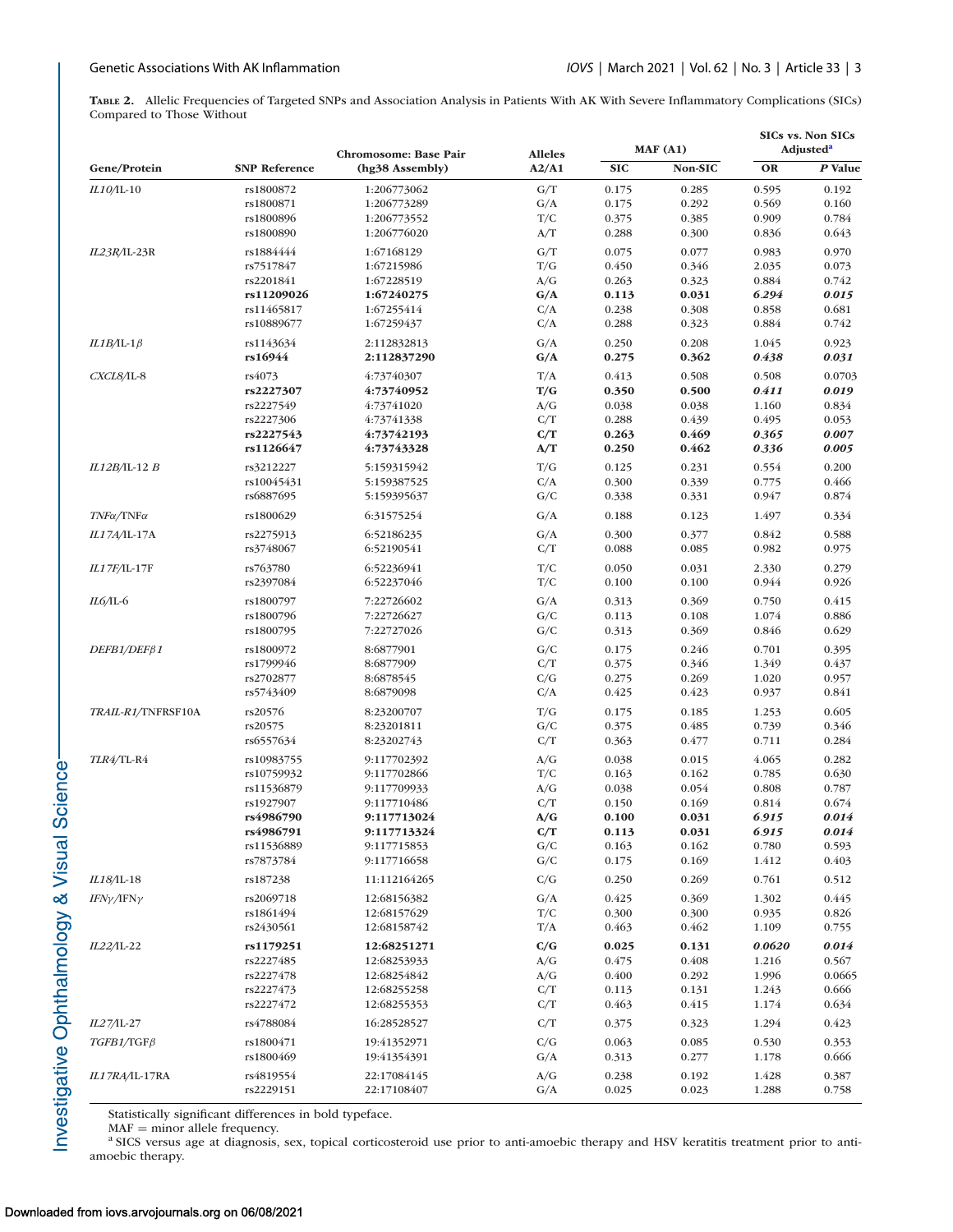<span id="page-3-0"></span>

|  |  |  |  | TABLE 3. Genotype Frequencies of CXCL8 (Encodes IL-8) and TLR-4 in Patients With Severe Inflammatory Complications (SICs) and Controls |  |  |
|--|--|--|--|----------------------------------------------------------------------------------------------------------------------------------------|--|--|
|--|--|--|--|----------------------------------------------------------------------------------------------------------------------------------------|--|--|

| Gene/Protein | <b>SNPs</b>              | Genotypes | $SICs$ $(\%)$<br>$(n = 40)$ | Non-SICs $(\%)$<br>$(n = 65)$ | <b>Adjusted P Value</b><br>(Dominant Model) |
|--------------|--------------------------|-----------|-----------------------------|-------------------------------|---------------------------------------------|
| CXCLS/IL8    | rs2227543 C/T4:73742193  | <b>TT</b> | 3(7.5)                      | 14(21.5)                      | 0.0145                                      |
|              |                          | TC        | 15(37.5)                    | 33(50.8)                      |                                             |
|              |                          | CC        | 22(55.0)                    | 18(27.7)                      |                                             |
|              | rs1126647 A/T4:73743328  | <b>TT</b> | 2(5.0)                      | 14(21.5)                      | 0.0111                                      |
|              |                          | <b>TA</b> | 16(40.0)                    | 32(49.2)                      |                                             |
|              |                          | AA        | 22(55.0)                    | 19(29.2)                      |                                             |
| TLR4/TLR4    | rs4986790 A/G9:117713024 | GG        | $\Omega$                    | $\Omega$                      | 0.0541                                      |
|              |                          | <b>GA</b> | 8(20.0)                     | 4(6.2)                        |                                             |
|              |                          | AA        | 32(80.0)                    | 61 (93.8)                     |                                             |
|              | rs4986791 C/T9:117713324 | TT        | $\Omega$                    | $\Omega$                      | 0.0290                                      |
|              |                          | <b>TC</b> | 9(22.5)                     | 4(6.2)                        |                                             |
|              |                          | CC        | 31(77.5)                    | 61 (93.8)                     |                                             |



**FIGURE.** Linkage disequilibrium structure of selected SNPs in regions of interest in *CXCL8* (encodes IL-8) (**A**) and *TLR-4* (**B**). LD blocks were created with the default algorithm in HaploView program (version 4.1) that creates 95% confidence bounds on the normalized coefficient of linkage disequilibrium (D ) considered being in strong LD where 95% of the comparisons made are informative. The coloring of the boxes depends on two scores, the logarithm of the odds (LOD) and D', high association (LOD  $>$  = 2 and D' = 1, *red*), low association (LOD < 2 and  $D' = 1$ , *blue*), and no association (LOD < 2 and  $D' < 1$ , *white*). LOD score are shown within the box if  $D' < 1$ .

inflammation, has recently been associated with trachoma infection in humans $^{25}$  and it was also included in the SNP panel.

Following collection via a cheek swab or a saliva kit, genomic DNA was extracted and processed using the Illumina MiSeq platform. Detailed gDNA sample processing and bioinformatics methods are included in Supplementary File S1.

# **SNPs and Phenotype Association Analysis**

The PLINK (version 1.07) software was used for association analysis.<sup>26</sup> SNPs with a minor allele frequency  $< 0.01$ in the study cohort or not conforming to Hardy-Weinberg Equilibrium  $(P < 0.001)$  were removed. Remaining SNPs were assessed for association with SICs using logistic regression. Topical corticosteroid use prior to the initiation of AAT, bacterial keratitis treatment prior to AAT, herpes simplex virus (HSV) keratitis treatment prior to AAT, disease stage at presentation, and tertiary referral (i.e. referred from another hospital for tertiary management at Moorfields Eye Hospital) were tested for univariate associations and included in the multivariate model if significant  $(P < 0.2)$  along with sex and age as covariates. Analysis of linkage disequilibrium between multiple SNPs in the same gene was performed using HaploView (version  $4$ ).<sup>27</sup>

# **RESULTS**

Genomic DNA was obtained and analyzed for 105 cases of AK, 40 (38%) of whom experienced SICs [\(Table 1\)](#page-1-0). The average age at the time of presentation for all AK cases was  $36.9 \pm 15.5$  years, and there was no difference in age between those with SICs compared to those without  $(38.3 \pm 17.3$  compared to  $37.9 \pm 16.2$ ,  $P = 0.906$ ). Likewise, there was no difference in sex between the two groups (women: 20/40, 50% vs. 35/65, 54%, *P* = 0.841). "Topical corticosteroid use" and "herpes simplex virus (HSV) keratitis treatment prior to the initiation AAT" was significant  $P < 0.2$  and was included in the genotype model. "Disease stage at presentation" was more advanced in the SICs group ( $P < 0.001$ ) so this variable was not included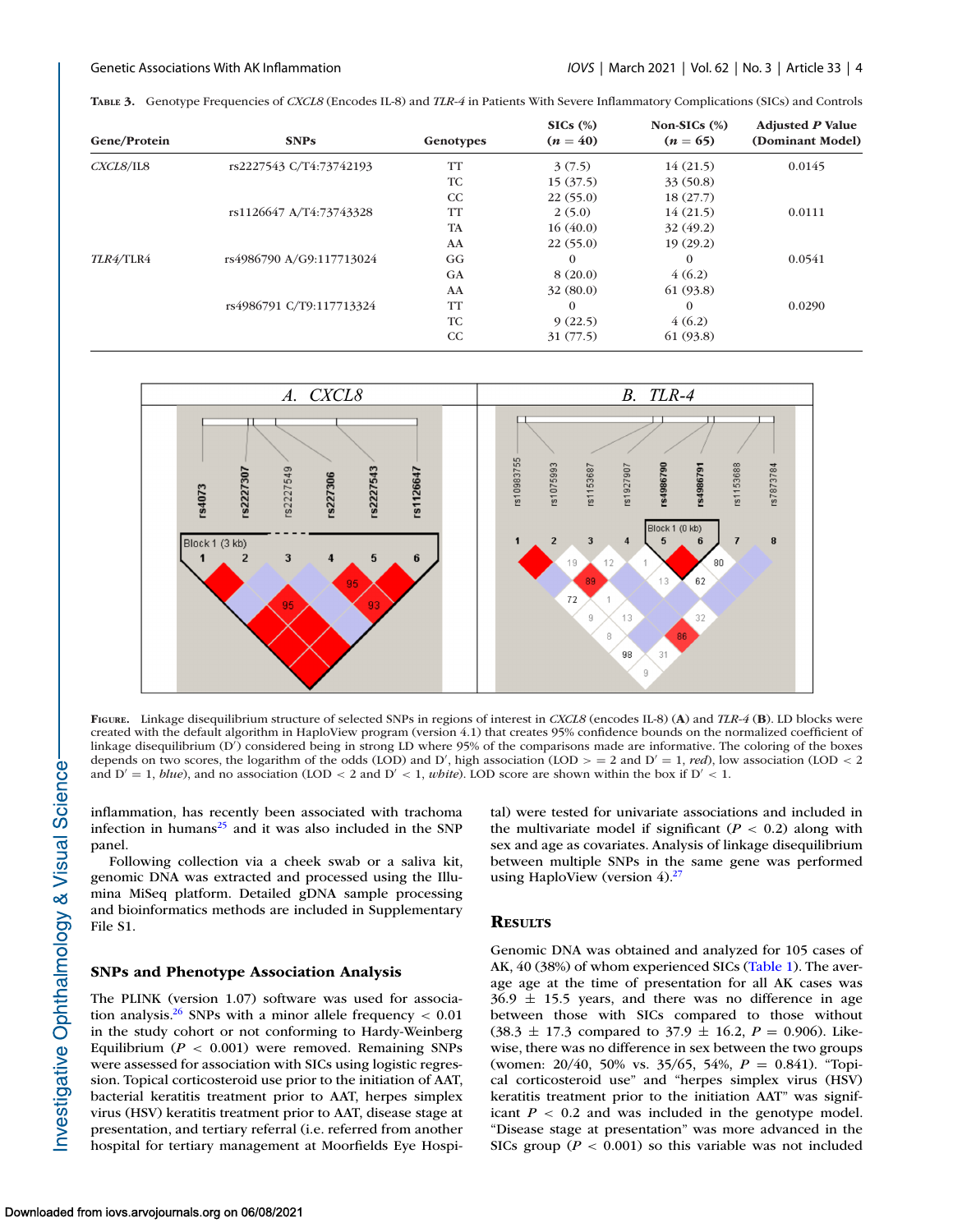in the final model due to collinearity. There was no difference between "bacterial keratitis treatment prior to AAT" and "patients referred to tertiary care" for SICs versus non-SICs and so these characteristics were also not included in the multivariate model.

Of the 72 targeted SNPs, 6 were not able to be sequenced with the assay (*IL1B* rs1143627; *IL10* rs6703630; *TLR4* rs12377632; *IL18* rs5744292; *IL22* rs2227483; and *IFN*γ rs2069707), 5 did not conform to Hardy-Weinberg Equilibrium (*P* > 0.001, *IL12B* rs17860508; *TNF*α rs1799964; *IL22* rs1012356; *IFN*γ rs2069705; and *TGFB1* rs1800470), and three had minor allele frequencies of < 0.01 (*CXCL8/*IL-8 rs2227532; *TRAIL-R1* rs2230229; and *IFN*γ rs2069709) in this cohort. The remaining 58 SNPs were included in the analysis. [Table 2](#page-2-0) details the allele frequencies of the analyzed SNPs and adjusted multivariable analysis by allele. The adjusted analysis accounted for the a priori factors of age at diagnosis, sex, topical corticosteroid use prior to AAT, and HSV keratitis treatment prior to AAT. Significant associations (adjusted  $P < 0.05$ ) after adjustment for covariates were found in SNPs in genes *IL-23R*, *IL-1*β, *CXCL8*, *TLR-4*, and *IL-22*.

The highest significance was found for *CXCL8* (encodes IL-8) and *TLR-4* SNPs and because an association was found with more than one SNP for each of these genes, they were investigated further for inheritance and linkage disequilibrium (LD).

Associated SNPs in *CXCL8* (encodes IL-8) and *TLR-4* demonstrated dominant inheritance models [\(Table 3\)](#page-3-0). LD was performed in HaploView (version 4) for the targeted SNPs in *CXCL8* (encodes IL-8) and *TLR-4* [\(Fig.\)](#page-3-0). All SNPs in *CXCL8* (encodes IL-8) were in LD apart from rs2227549 (4:73741020). For *TLR-4* only the 2 associated SNPs were in an LD block with low LD across the rest of the gene.

## **DISCUSSION**

This study investigated SNPs in genes encoding innate and adaptive immune responses thought to play key roles in the severity of AK from in vitro and in vivo animal and human studies. SNPs in five genes encoding biologically relevant molecules, *CXCL8* (encodes IL-8, rs2227543 C/T, rs1126647 A/T, and rs2227307 T/G, all in 3'UTR gene region) and *TLR-4* (rs4986790 A/G, rs4986791 C/T, missense coding gene region), *IL-1*β (rs16944, G/A, upstream regulatory region), *IL-23R* (rs11209026, G/A, missense coding gene region), and *IL-22*(rs1179251, C/G, intron gene region) were identified that were associated with SICs in AK after adjusting for covariates. SNPs of *CXCL8* (encoding IL-8) and *TLR-4* had two significantly associated SNPs, each in LD and exhibited the strongest association with SICs.

The *CXCL8* (encodes IL-8) SNPs were protective for SICs in this population. Carriers of the minor allele (T) were around 70% less likely to experience SICs than noncarriers in this study. In this same AK patient cohort, increased levels of IL-8 protein in tears were associated with more severe AK disease.<sup>28</sup> However, tear IL-8 levels with were not correlated with specific genotypes in patients in this study  $(P =$ 0.324). Similarly, a study of sepsis susceptibility in Chinese men<sup>[29](#page-6-0)</sup> found that the T allele for SNP  $rs1126647$  was protective and increased levels of serum IL-8 were associated with sepsis in their population, but found no correlation between specific genotypes and the serum IL-8 protein levels. These findings indicate that this SNP may not be the causal SNP that increases the transcriptional capacity for IL-8. Other studies have suggested that rs4073 and rs2227306 may be causal SNPs.<sup>30</sup> Although significance associations of these SNPs were not found in this study, they are in LD with those identified as significant.

IL-8 is produced in the cornea by epithelial cells, keratocytes, $31$  and macrophages<sup>22</sup> and has been shown to be upregulated in other ocular surface diseases, such as allergy $32$  and dry eye.  $33$  IL-8 mobilizes and activates neutrophils, which is crucial in the early stage of corneal infection. However, activated neutrophils can also release metalloproteinases, which can degrade the extracellular matrix. $34$  This is evidenced by an immunodeficient mouse model, which when infected with adenovirus vector encoding human IL-8, results in neutrophil infiltration and corneal ulceration.<sup>35</sup> Thinning of the cornea and persistent epithelial defects, whereas not by definition part of SICs, are often present in severe cases of AK.<sup>19</sup> IL-8 is produced early in the inflammatory cycle, but unlike most other inflammatory cytokines, it can remain active up to weeks at the site of inflammation[.36,37](#page-6-0) In contrast to the transitory effect of other proinflammatory cytokines that may last only a few hours, IL-8 may have a sustained influence<sup>36,37</sup> and therefore could be an important contributor to severe inflammatory outcomes in AK. In addition, IL-8 may be repeatedly produced by epithelial and inflammatory cells, leading to prolonged inflammation and collateral tissue damage.

Although IL-8 may have detrimental proinflammatory effects mediated through neutrophils, several animal studies have shown the powerful anti-acanthamoeba action of neutrophils in the early stages of disease. Neutrophils are chemotactic to *Acanthamoeba* trophozoites and cyst lysates, and are capable of killing the organism in vitro through myeloperoxidase (MPO).<sup>38</sup> Upon injection of one million *Acanthamoeba castellani* trophozoites into the anterior chamber of a mini pig model, AK was eliminated by a robust neutrophil response.<sup>39</sup> Intraocular infection has only been reported in a handful of human cases $\delta$  indicating this neutrophil response in the anterior segment may be a factor in limiting the organism from infecting the posterior eye in humans.

In contrast to *CXCL8*, minor alleles of *TLR-4* SNPs were associated with more severe AK in this study. Carriers of the minor allele were around 6.9 times more likely to experience SICs than noncarriers. The two significant *TLR-4* SNPs are in almost complete LD. These SNPs are not common, however, the non-SIC minor allele frequencies are similar to population controls (minor allele frequency 0.06 from phase III 1000 Genomes) with increased frequency in SICs, reflecting a representative sample.

TLR-4 is a surface recognition receptor present on corneal and conjunctival cells. In the presence of *Acanthamoeba*, in vivo and in vitro models both show activation of TLR-4 receptor.<sup>40</sup> In mouse models of AK, TLR-4 is also involved in initiating the cytokine complex. $^{40}$  It is likely that in patients with AK, decreased recognition of *Acanthamoeba* allows a greater inoculum load into the cornea with dysregulation of the cytokine response, increasing disease severity. TLR-4 is primarily associated with a pro-inflammatory response, however, chronic activation of TLR-4 can lead to an antiinflammatory response in some circumstances. $41$  If this is the case in AK, patients with milder disease may be able to mount this anti-inflammatory response, whereas those with the SNP and more severe disease may not, leading to chronic hyperinflammation.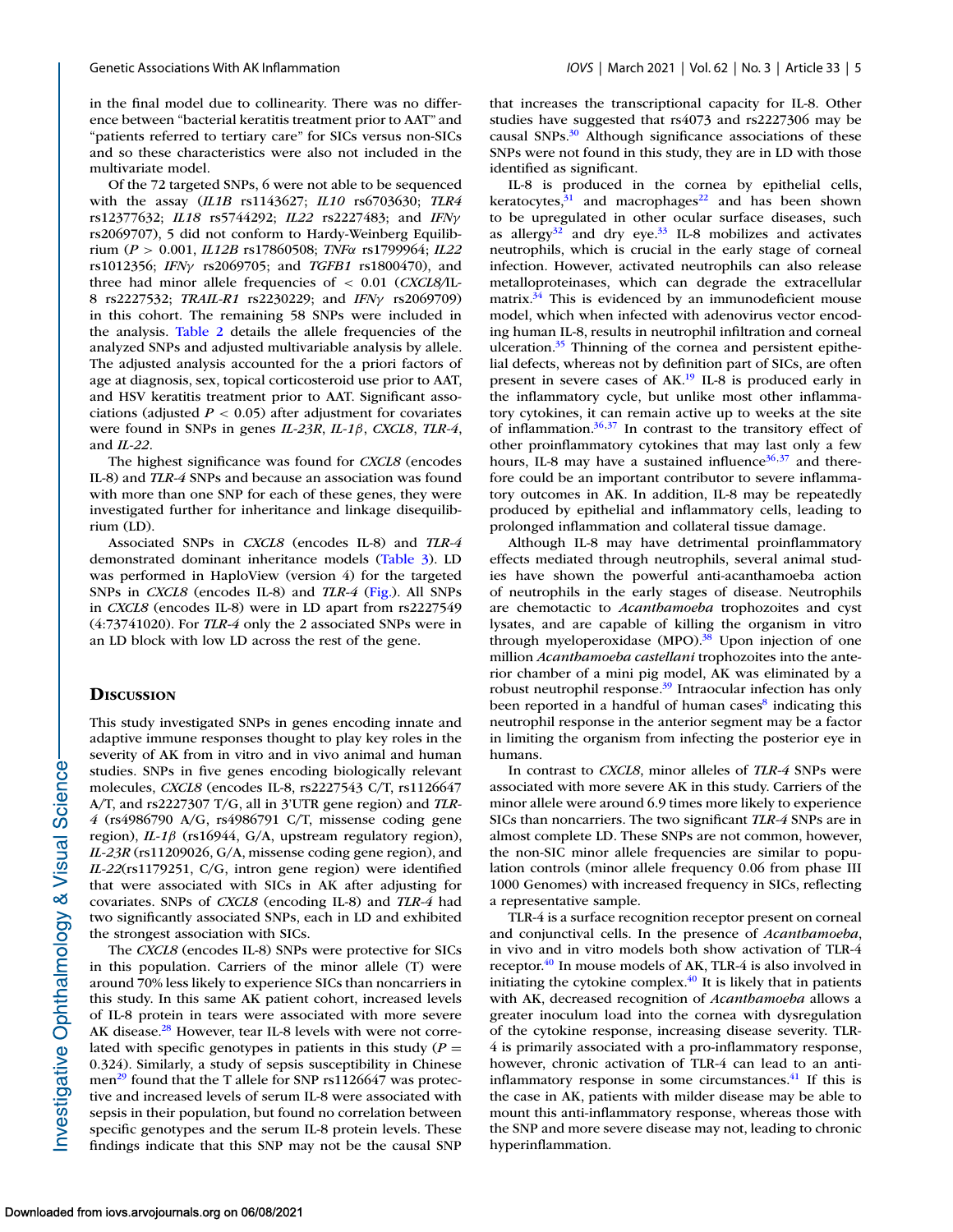<span id="page-5-0"></span>A study of patients with bacterial keratitis in India found higher carriage of *TLR-4* rs4986791 SNP compared with healthy controls.<sup>18</sup> However, another study did not find an association in rs4986790 (in LD with rs4986791) between CL patients with bacterial keratitis compared with healthy CL wearing controls in a Caucasian population.<sup>14</sup> The differences in results in these two studies are intriguing, but may be attributable to the rarity of the minor alleles. Interestingly, carriers of *TLR-4* SNPs have been shown to have a decreased response to endotoxins in several studies. $42,43$ Of note, patients with *TLR-4* SNPs show a blunted airway response to inhalation of lipopolysaccharide  $(LPS).42$  $(LPS).42$  The minor (T) allele of rs4986791 is associated with lower TLR-4 expression in blood plasma of a large German cohort, which is replicated in a Arab and Asian cohort of healthy individuals[.44](#page-7-0)

Three Th17-related genes were associated with SICs in this study, *IL-1*β, *IL-23R*, and *IL-22*. IL-1β and IL-22 are proinflammatory cytokines and associated with the differentiation of CD4<sup>+</sup> T cells into effector Th17 cells. *For IL-22*, the SNP (rs1179251), as for *CXCL8* (encodes IL-8) was protective. IL-22 tear fluid protein was also expressed more often in this cohort of patients with AK who experienced severe disease, as for IL-8.<sup>28</sup> However, we did not find an association between IL-22 tear protein levels and rs1179251 genotypes ( $P = 0.07$ ). To our knowledge, there are no studies that correlate IL-22 protein to rs1179251. Of note is that serum IL-22 protein is increased in idiopathic scleritis. $45$  A study of IL-22 gene variations in autoimmune patients found the CC wild type genotype was associated with Graves' ophthalmopathy, conferring protection by the minor allele, similar to our findings[.46](#page-7-0) Serum levels of IL-22 are associated with the minor allele of  $rs2227484,47$  $rs2227484,47$  and stimulated peripheral blood mononuclear cells (PMBC) from patients carrying the minor allele of  $rs2227473$  produce more IL-22.<sup>48</sup> However, both these SNPs are in the promotor region of the gene, whereas rs1179251 is in intron 4, rendering it difficult to draw comparisons.

In alignment with other cytokines in this study, the significant detection of SNP in *IL-1*β (rs16944) is associated with a lower risk of SICs. This SNP minor allele is associated with increased gene expression in PBMCs.<sup>49</sup> However. IL-1 $\beta$ tear protein was not detectable in any of the tear samples from AK cases or nonaffected healthy controls in this current study population.<sup>28</sup> This SNP and others in  $IL-1\beta$  have been associated with susceptibility to early onset periodontitis $50$ and osteoarthritis.<sup>51</sup> In a previous study in a Caucasian population, an association was not found with *IL-1*β SNPs between patients with CL associated bacterial keratitis and healthy CL wearing controls.<sup>14</sup> Further work is required to understand the role of *IL-1*β in AK.

For *IL-23R* rs11209026, carriage of the A allele was associated with a 6 times increased risk of SICs. The presence of the A allele increases expression of the soluble form of IL-23R mRNA (which then functions as a decoy receptor) and thus impairs the function of IL-23 in its ability to promote and maintain Th-17 cells.<sup>52</sup> This may mean that the Th-17 responses observed in an animal model of  $AK^{23}$  are hampered in patients with this SNP.

There are several limitations of this study, in particular the sample size. Although this is a rare disease and we have a relatively large sample size per se, this limits power. In addition, the small sample size did not enable a more comprehensive analysis, such as genomewide association study (GWAS) or exome screening. Similarly, we have not made a correction for multiple testing of the 58 SNPs. All of the SNPs analyzed in this study had a priori hypothesis of association based on previous literature, but none reach significance under strict multiple testing criteria, despite the large effect sizes in many instances. Replication of these findings in similar, but independent, cohorts is critical and metaanalyses will likely be required to reach true statistical significance. Another limitation in this rare cohort was the selfreport of ethnicity, which was completed poorly by participants (76/105, 72% identified ethnicity), however, 70/76, 92% identified as Caucasian. In a previous genetic study of bacterial keratitis in CL wearers at Moorfields Eye Hospital in 2012, 82% were Caucasian, $14$  adding certainty that the cohort in this current study is predominantly Caucasian.

Nevertheless, the study author's clinical experience in this area meant a very well phenotyped cohort. In addition, a well-matched cohort in terms of sex and age between the SICs and non-SIC groups were recruited. Our results are further strengthened by an earlier published tear fluid protein study carried out on the same patient cohort.<sup>28</sup>

In summary, our study has highlighted the importance of innate and Th17 immunity in patients with AK. A study of gene expression in late stage bacterial and fungal keratitis also found persistence of innate immune pathways. $53$ Further work will be important to define cause and effect in tissue and animal models.

Furthermore, this study demonstrates that genetic screening of patients with AK for the presence of these SNPs is viable and could predict the risk of patients developing the severe inflammatory complications of the disease. The presence of these SNPs in an individual patient could assist clinicians managing AK by identifying patients susceptible to developing SICs in whom the prompt treatment of inflammation can be expected to improve outcomes.

### *Acknowledgments*

The authors thank Scott Hau, Melanie Mason, and the Cornea and External Disease Department at Moorfields Eye Hospital for assistance with recruitment. The authors also extend thanks to the Barts and London Genome Facility at Queen Mary, London University, for laboratory processing.

Financial support was received from Fight for Sight (1465/6), Moorfields Eye Hospital Special Trustees (ST 12 09A), and anonymous donors to Moorfields Eye Charities. None of the funders had a role in the design or conduct of this research. Carnt was supported by an NHMRC Early Career CJ Martin Fellowship (APP1036728). Part of both Carnt and Dart's salary was paid by the National Institute of Research (NIHR) Biomedical Research Centre (BRC) at Moorfields Eye Hospital NIHR BRC. The study was adopted under the (NIHR) Clinical Research Network (CRN) Portfolio (Ref 14554) which provided infrastructure support. The views expressed are those of the author(s) and not necessarily those of the NHS, the NIHR, or the Department of Health.

Disclosure: **N.A. Carnt**, None; **I. Pang**, None; **K.P. Burdon**, None; **V. Calder**, None; **J.K. Dart**, None; **D.Subedi**, None; **A.J. Hardcastle**, None

## *References*

1. Carnt N, Hoffman JM, Verma S, et al. *Acanthamoeba* keratitis: confirmation of the UK outbreak and a prospective case-control study identifying contributing risk factors. *Br J Ophthalmol*. 2018;102:1621–1628.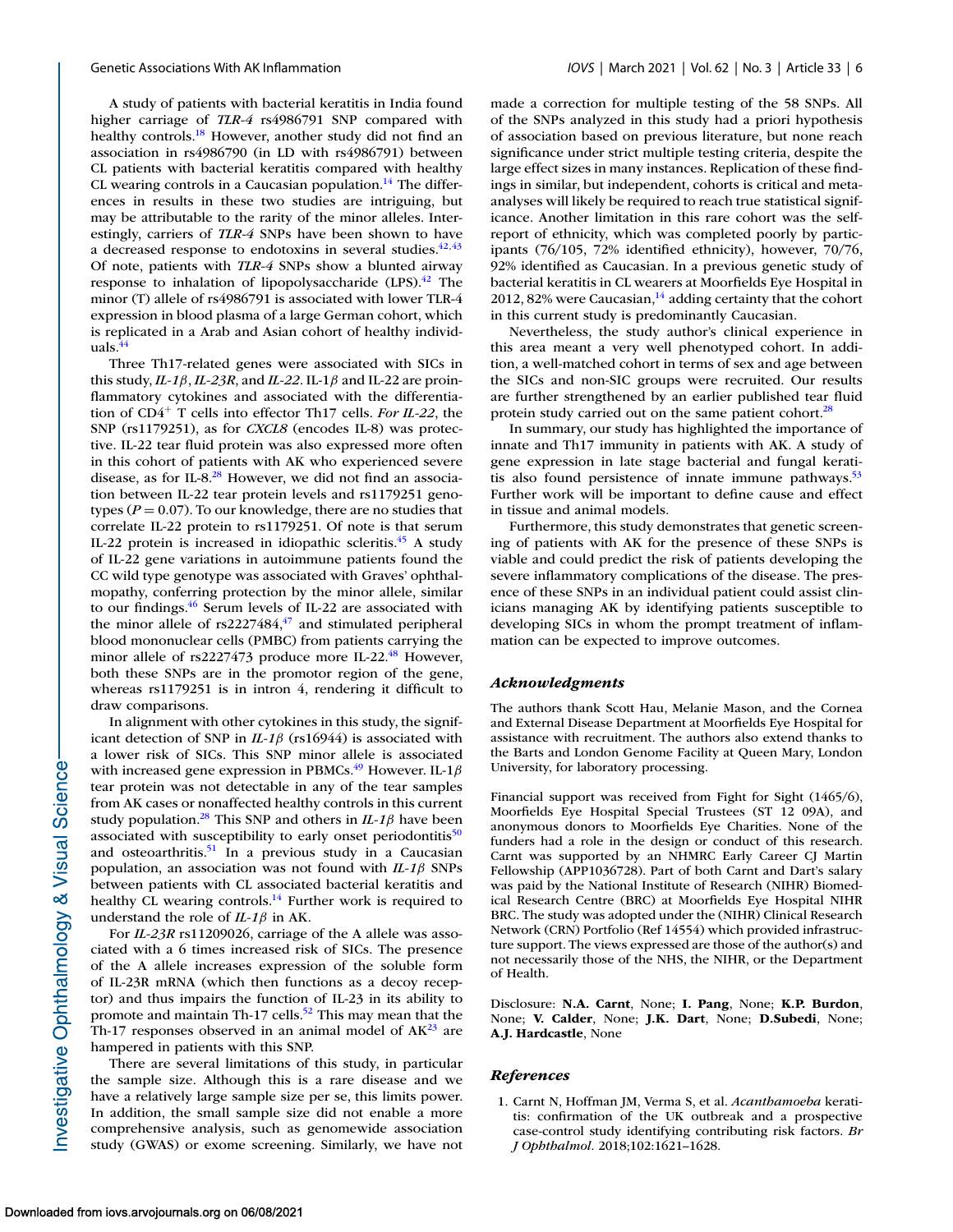- <span id="page-6-0"></span>2. van Klink F, Taylor WM, Alizadeh H, Jager MJ, van Rooijen N, Niederkorn JY. The role of macrophages in *Acanthamoeba* keratitis. *Invest Ophthalmol Vis Sci*. 1996;37:1271–1281.
- 3. Papa V, Rama P, Radford C, Minassian DC, Dart JKG. *Acanthamoeba* keratitis therapy: time to cure and visual outcome analysis for different antiamoebic therapies in 227 cases. *Br J Ophthalmol*. 2020;104:575–581.
- 4. Randag AC, van Rooij J, van Goor AT, et al. The rising incidence of *Acanthamoeba* keratitis: a 7-year nationwide survey and clinical assessment of risk factors and functional outcomes. *PLoS One*. 2019;14:e0222092.
- 5. Robaei D, Carnt N, Minassian DC, Dart JK. Therapeutic and optical keratoplasty in the management of *Acanthamoeba* keratitis: risk factors, outcomes, and summary of the literature. *Ophthalmology*. 2015;122:17–24.
- 6. Roozbahani M, Hammersmith KM, Rapuano CJ, Nagra PK, Zhang QE, Siu SY. *Acanthamoeba* keratitis: are recent cases more severe? *Cornea*. 2018;37:1381–1387.
- 7. Carnt N, Robaei D, Minassian DC, Dart JKG. *Acanthamoeba* keratitis in 194 patients: risk factors for bad outcomes and severe inflammatory complications. *Br J Ophthalmol*. 2018;102(10):1431–1435.
- 8. Iovieno A, Gore DM, Carnt N, Dart JK. *Acanthamoeba* sclerokeratitis: epidemiology, clinical features, and treatment outcomes. *Ophthalmology*. 2014;121:2340–2347.
- 9. Ebrahimi KB, Green WR, Grebe R, Jun AS. *Acanthamoeba* sclerokeratitis. *Graefes Arch Clin Exp Ophthalmol*. 2009;247:283–286.
- 10. Herz NL, Matoba AY, Wilhelmus KR. Rapidly progressive cataract and iris atrophy during treatment of *Acanthamoeba* keratitis. *Ophthalmology*. 2008;115:866–869.
- 11. Mannis MJ, Tamaru R, Roth AM, Burns M, Thirkill C. *Acanthamoeba* sclerokeratitis. *Arch Ophthalmol*. 1986;104:1313– 1317.
- 12. Hollhumer R, Keay L, Watson SL. *Acanthamoeba* keratitis in Australia: demographics, associated factors, presentation and outcomes: a 15-year case review. *Eye (Lond)*. 2020;34:725–732.
- 13. Szentmary N, Daas L, Shi L, et al. *Acanthamoeba* keratitis - clinical signs, differential diagnosis and treatment. *J Curr Ophthalmol*. 2019;31:16–23.
- 14. Carnt NA, Willcox MD, Hau S, et al. Association of single nucleotide polymorphisms of interleukins-1beta, -6, and - 12B with contact lens keratitis susceptibility and severity. *Ophthalmology*. 2012;119:1320–1327.
- 15. Carnt NA, Willcox MD, Hau S, et al. Immune defense single nucleotide polymorphisms and recruitment strategies associated with contact lens keratitis. *Ophthalmology*. 2012;119:1997–2002.
- 16. Carnt N, Cipriani V, Stapleton F, Calder V, Willcox M. Association study of single nucleotide polymorphisms in IL-10 and IL-17 genes with the severity of microbial keratitis. *Contact Lens Anterior Eye*. 2019;42(6):658–661.
- 17. Keijser S, Kurreeman FA, de Keizer RJ, et al. IL-10 promotor haplotypes associated with susceptibility to and severity of bacterial corneal ulcers. *Exp Eye Res*. 2009;88:1124–1128.
- 18. Konda N, Kaur I, Garg P, Chakrabarti S, Willcox MDP. Tolllike receptor gene polymorphisms in patients with keratitis. *Cont Lens Anterior Eye*, [https://doi.org/10.1016/j.clae.2020.](https://doi.org/10.1016/j.clae.2020.07.003) 07.003.
- 19. Dart JK, Saw VP, Kilvington S. *Acanthamoeba* keratitis: diagnosis and treatment update 2009. *Am J Ophthalmol*. 2009;148:487–499.e482.
- 20. Tu EY, Joslin CE, Sugar J, Shoff ME, Booton GC. Prognostic factors affecting visual outcome in *Acanthamoeba* keratitis. *Ophthalmology*. 2008;115:1998–2003.
- 21. Hurt M, Apte S, Leher H, Howard K, Niederkorn J, Alizadeh H. Exacerbation of *Acanthamoeba* keratitis in animals

treated with anti-macrophage inflammatory protein 2 or antineutrophil antibodies. *Infect Immun*. 2001;69:2988– 2995.

- 22. Ghasemi H, Ghazanfari T, Yaraee R, Faghihzadeh S, Hassan ZM. Roles of IL-8 in ocular inflammations: a review. *Ocul Immunol Inflamm*. 2011;19:401–412.
- 23. Suryawanshi A, Cao Z, Sampson JF, Panjwani N. IL-17Amediated protection against *Acanthamoeba* keratitis. *J Immunol*. 2015;194:650–663.
- 24. Hoti SL, Tandon V. Ocular parasitoses and their immunology. *Ocul Immunol Inflamm*. 2011;19:385–396.
- 25. Al-Kuhlani M, Rothschild J, Pal S, et al. TRAIL-R1 is a negative regulator of pro-inflammatory responses and modulates long-term sequelae resulting from Chlamydia trachomatis infections in humans. *PLoS One*. 2014;9:e93939.
- 26. Purcell S, Neale B, Todd-Brown K, et al. PLINK: a toolset for whole-genome association and population-based linkage analysis. *Am J Hum Genet*. 2007;81(3):559–575.
- 27. Barrett JC, Fry B, Maller J, MJ D. Haploview: analysis and visualization of LD and haplotype maps. *Bioinformatics*. 2005;21:263–265.
- 28. Carnt N, Montanez VM, Galatowicz G, Veli N, Calder V. Tear cytokine levels in contact lens wearers with *Acanthamoeba* keratitis. *Cornea*. 2017;36:791–798.
- 29. Hu D, Wang H, Huang X, et al. Investigation of association between IL-8 serum levels and IL8 polymorphisms in Chinese patients with sepsis. *Gene*. 2016;594:165–170.
- 30. Hacking D, Knight JC, Rockett K, et al. Increased in vivo transcription of an IL-8 haplotype associated with respiratory syncytial virus disease-susceptibility. *Genes Immun*. 2004;5:274–282.
- 31. Cubitt CL, Tang Q, Monteiro CA, Lausch RN, Oakes JE. IL-8 gene expression in cultures of human corneal epithelial cells and keratocytes. *Invest Ophthalmol Vis Sci*. 1993;34:3199–3206.
- 32. Leonardi A, Curnow SJ, Zhan H, Calder VL. Multiple cytokines in human tear specimens in seasonal and chronic allergic eye disease and in conjunctival fibroblast cultures. *Clin Exp Allergy*. 2006;36:777–784.
- 33. Massingale ML, Li X, Vallabhajosyula M, Chen D, Wei Y, Asbell PA. Analysis of inflammatory cytokines in the tears of dry eye patients. *Cornea*. 2009;28:1023–1027.
- 34. Li Q, Fukuda K, Lu Y, et al. Enhancement by neutrophils of collagen degradation by corneal fibroblasts. *J Leukoc Biol*. 2003;74:412–419.
- 35. Oka M, Norose K, Matsushima K, Nishigori C, Herlyn M. Overexpression of IL-8 in the cornea induces ulcer formation in the SCID mouse. *Br J Ophthalmol*. 2006;90:612–615.
- 36. DeForge LE, Fantone JC, Kenney JS, Remick DG. Oxygen radical scavengers selectively inhibit interleukin 8 production in human whole blood. *J Clin Invest*. 1992;90:2123– 2129.
- 37. Apostolakis S, Vogiatzi K, Amanatidou V, Spandidos DA. Interleukin 8 and cardiovascular disease. *Cardiovasc Res*. 2009;84:353–360.
- 38. Hurt M, Proy V, Niederkorn JY, Alizadeh H. The interaction of *Acanthamoeba* castellanii cysts with macrophages and neutrophils. *J Parasitol*. 2003;89:565–572.
- 39. Clarke DW, Alizadeh H, Niederkorn JY. Failure of *Acanthamoeba* castellanii to produce intraocular infections. *Invest Ophthalmol Vis Sci*. 2005;46:2472–2478.
- 40. Hoti SL, Tandon V. Ocular parasitoses and their immunology. *Ocul Immunol Inflamm*. 2011;19:385–396.
- 41. Gurung P, Li B, Subbarao Malireddi RK, Lamkanfi M, Geiger TL, Kanneganti TD. Chronic TLR stimulation controls NLRP3 inflammasome activation through IL-10 mediated regulation of NLRP3 expression and caspase-8 activation. *Sci Rep*. 2015;5:14488.